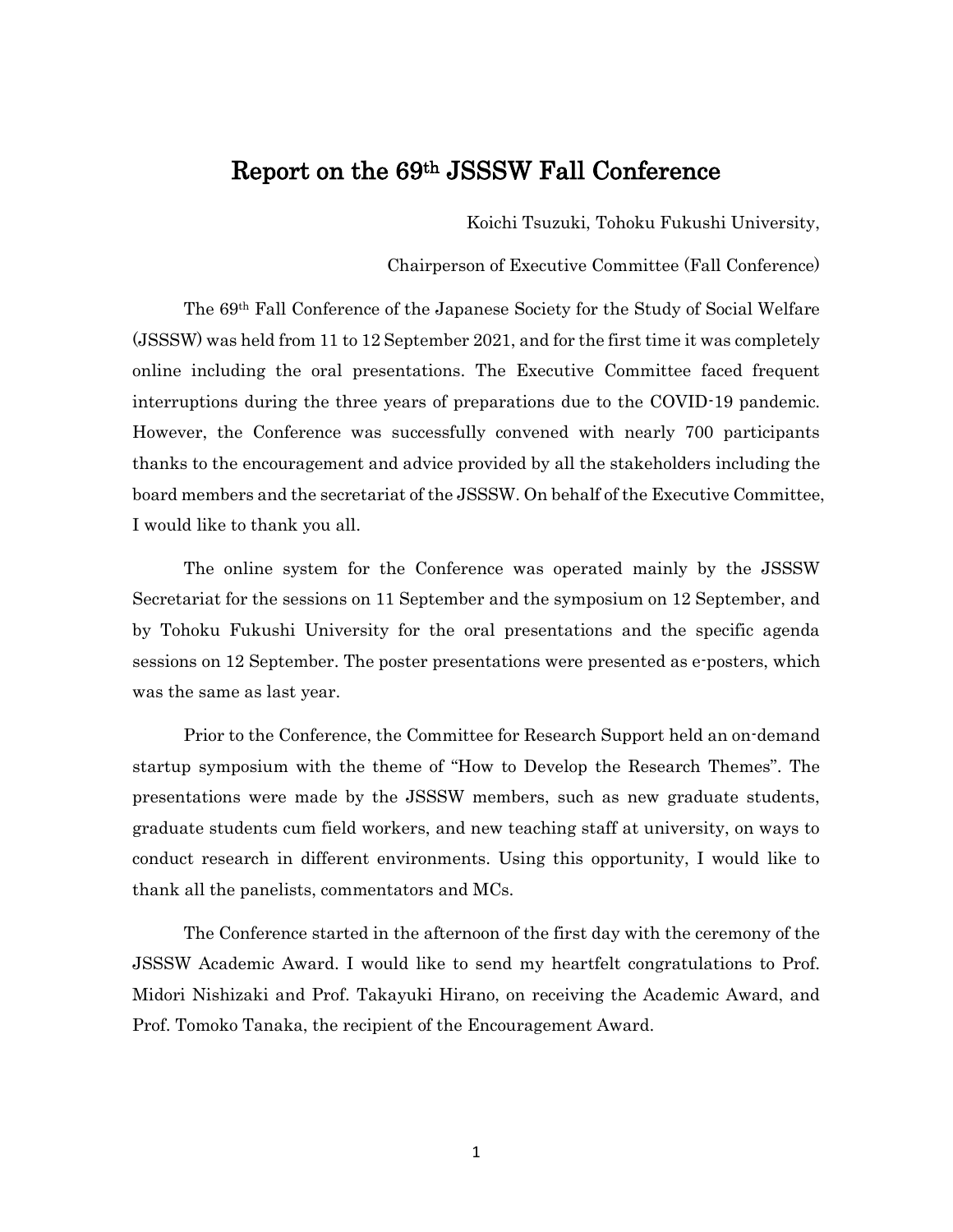The host university-led symposium titled "Welfare – Understanding Lives from the Perspective of Death" followed subsequently, having the keynote speech "Questioning the Meaning of Life – Refuting 'Everything is Over when You Die'" delivered by Prof. Teruo Utsunomiya, Professor Emeritus of Hokkaido University. The symposium had a presentation from the social welfare field, a practice report on community suicide prevention initiatives, and an activity report from the field of the Great East Japan Earthquake. The symposium provided an opportunity for discussions around Social Work development with comments from the commentators. My sincere appreciation goes to the presenters, commentators and Prof. Utsunomiya.

On the second day, we had oral presentations, specific agenda sessions, the workshop for foreign students and international comparative studies, and the JSSSWled session. The on-demand workshop for foreign students and international comparative studies held by the Committee for International Academic Exchange Facilitations that was titled "International Social Welfare Research and Educational Activities under the COVID-19 Pandemic", brought together case studies of social work research under the pandemic, social work education, and international comparative studies. In the specific agenda sessions, there were rigorous discussions in the four presentations in the gender session and five in the disaster welfare session. The host university-led session in the afternoon was convened with the theme of "Considering Research Methodologies in Social Welfare Studies – the Background of Quantitative and Qualitative Research" sharing basic ideas behind the quantitative and qualitative research in Social Welfare Studies. The intended outcomes of the quantitative and qualitative studies as well as their limitations were well discussed. I would like to thank all the coordinators for their contributions.

Amongst the 83 oral presentations planned, including the ones to be done by the participants from China and South Korea, 82 presentations were delivered, thanks to the organization of the managers and MCs. In addition to that, we had 39 poster presentations.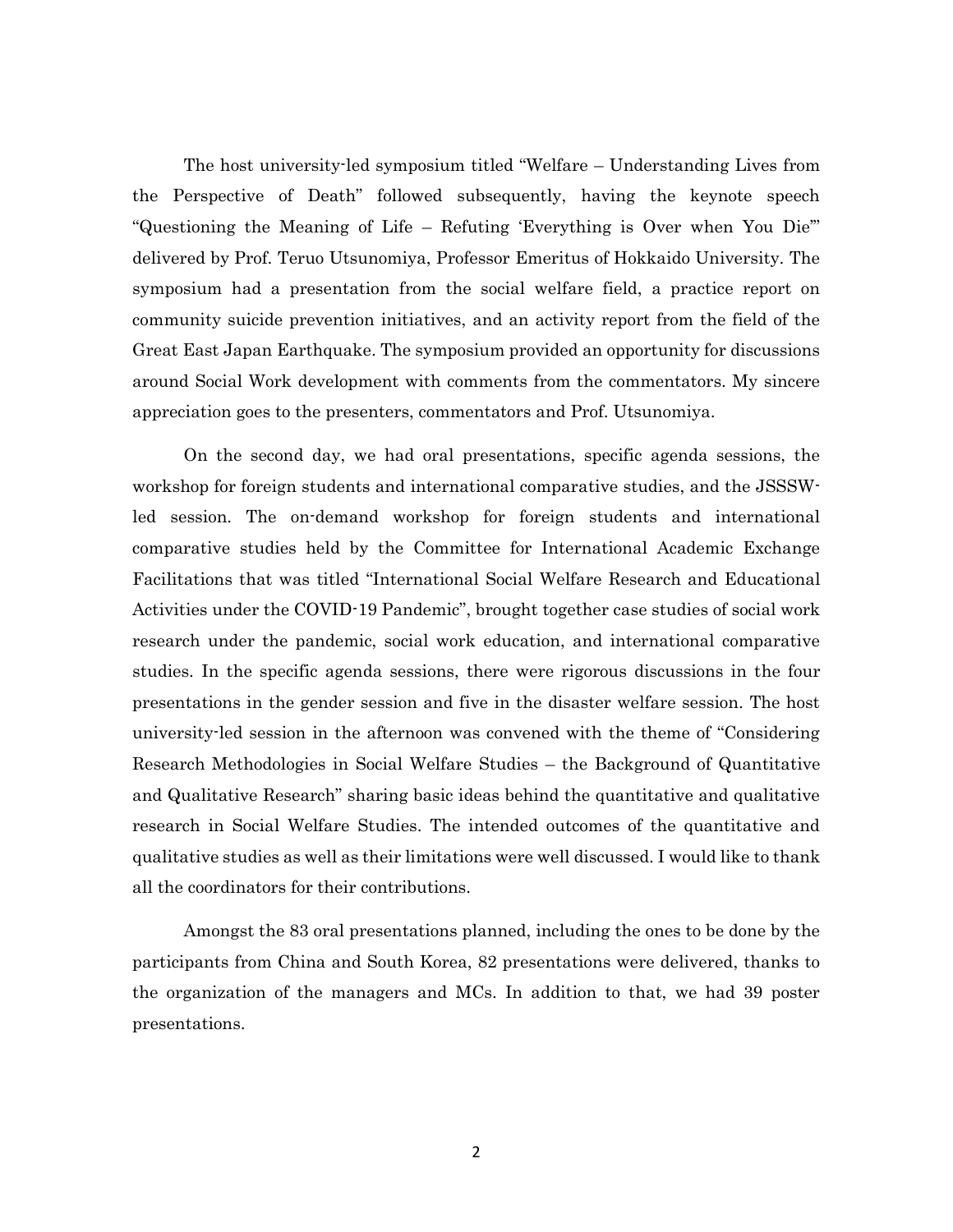This Conference held under the cloud of a global pandemic taught us many things. First, we had fewer oral and poster presentations compared to previous years. As the social welfare research is based on the field practices, the research activities have been greatly affected by the impact of the pandemic, which has a cascading effect on the other presentations at the Conference. Second, we were not able to have opportunities for collaboration among the members of the JSSSW. Usually, we see people enjoying chatting in every corner of the Conference site, however it was a pity that we could not have this kind of face-to-face interaction this time around. Thirdly, the methods used to prepare and communicate during the conference were completely different. Having no experience of running an online conference meant we had to refer to other recent online conferences and apply their methods with some adjustments to fit our conference, while still having close consultations with the Conference Management Committee. However, the physical burden usually placed on the host university has been considerably reduced. Lastly, the online conference contributed to a reduction in participation fees. As the participants did not need to pay transportation costs, the economic burden placed on participants was considerably reduced. This was especially applicable to participants such as young researchers, graduate students, and those that needed to travel a long way.

It is regretful that we could not have the opportunity to collaborate and exchange ideas with each other at the Conference, however it was unavoidable. On the other hand, we have proven that an online conference hosted by a non-urban university could provide an important opportunity to present research outcomes and session discussions among the JSSSW members. The Conference provided many ideas for making future conferences more fruitful.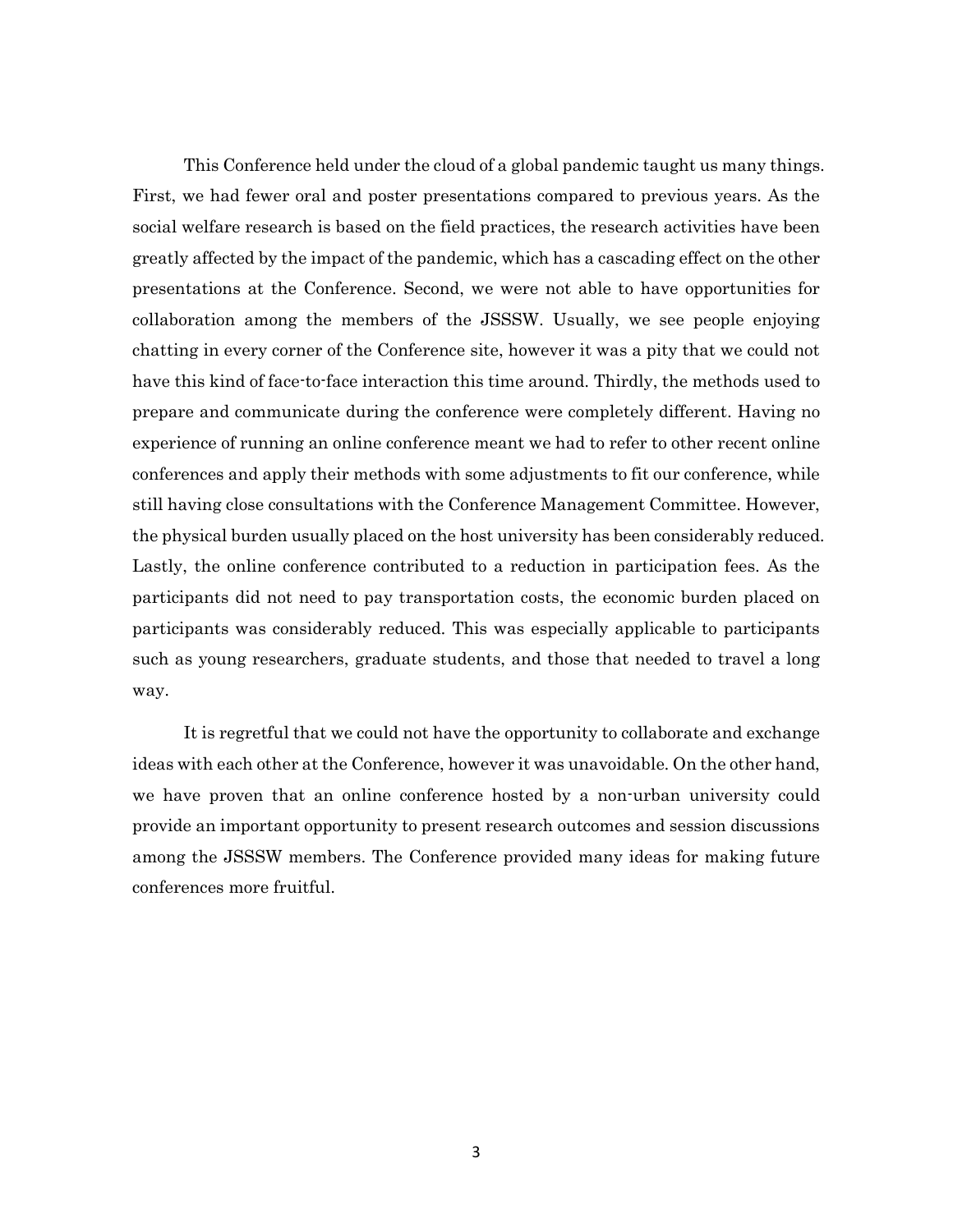# Comments from the Awardees – The Japanese Society for the Study of Social Welfare Award 2021

The Review Committee for the 2021 JSSSW Award has decided to give the Academic Award (Sole Author category) to Prof. Midori Nishizaki and Prof. Takayuki Hirano, and the Encouragement Award (Sole Author category) to Prof. Tomoko Tanaka after a rigorous selection process. The award ceremony was held online on 11 September 2021, the first day of the JSSSW Fall Conference, following its opening ceremony. The messages have been delivered by the awardees.

#### --

# Academic Award (Sole Author category)

Prof. Midori Nishizaki, Kumamoto Gakuen University

#### The title of the book awarded:

# How Has Social Work Defined Minorities – Institutional Racism and History of Social Welfare in the US

#### Keiso Shobo, 25 August 2020

It is my great honor and pleasure to receive the Academic Award for my book "How Has Social Work Defined Minorities – Institutional Racism and History of Social Welfare in the US". The study is the result of my long, persistent research with many detours, supported by a lot of colleagues and friends, in addition to the wonderful archivists in the US. I would like to convey my sincere gratitude to each one of them at this opportunity.

The intention of the study is to shed light on another dimension of Social Work through chronologically tracking back the relationship between Social Work and minorities, especially African American, who have been marginalized in American society. What became apparent is that Social Work's thought and philosophy to realize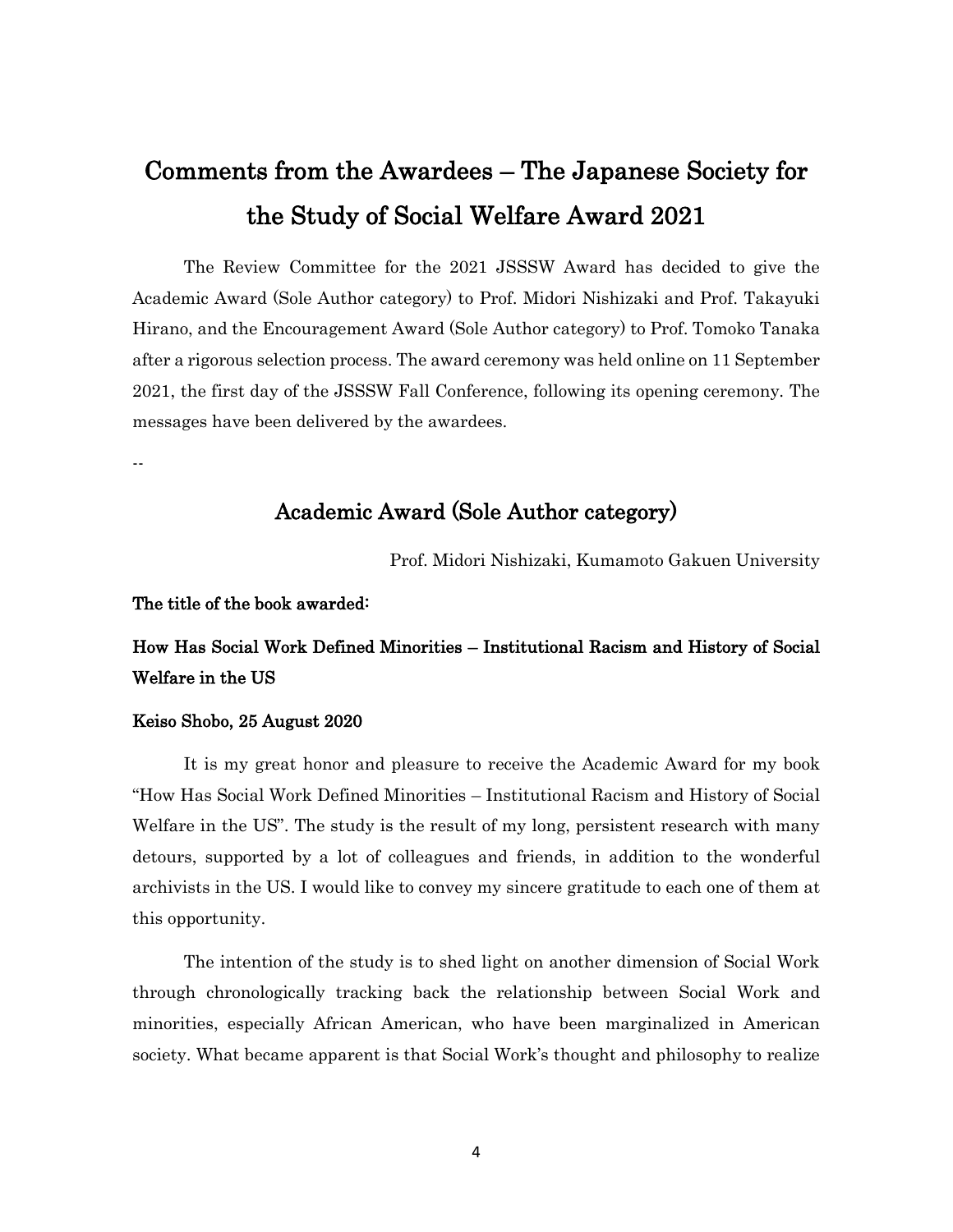social justice was not universally applicated beyond race, because of the WASP culture that expert groups and individual experts have had, as a backdrop.

Many human-made categories in society vary from race to ethnicity, gender, sexual orientation, social strata and disabilities, and stereotyping these categories affect prejudices and biases that social workers possess. There is the possibility that social workers sometimes confound causes and results in their response to the clients. This is a lesson learned from bitter experiences in the American social welfare history, which we can learn from.

The National Association of Social Workers issued a public apology in June 2021, in recognition of their insufficient support to and fight for the situation of minorities including African Americans, indigenous populations and Japanese Americans, after the publication of my book awarded this time. The statement was too late but significant enough.

Given this, it is interesting to reflect on the implementations of social workers in Japan. Are we, as social workers, free from the prejudice against certain categories of people? I sincerely hope that social workers, living and working in the 21st century, can recognize their own sense of discrimination and try to overcome them in the process of the fight against social injustice.

Looking forward, I would like to further address the issues that the Review Committee pointed out in its review as my future research agenda: 1) clarifying the meaning or defining the realm of "social work field", 2) the US social welfare history after the 1960s, 3) effort of social work studies and education for overcoming racism, and 4) relationship with the Christian movement. This award gave me an opportunity to rethink the areas the research was not able to discuss enough and/ or need further analysis, not limited to the points above. I am thankful that receiving this award has given me encouragement to do further research.

--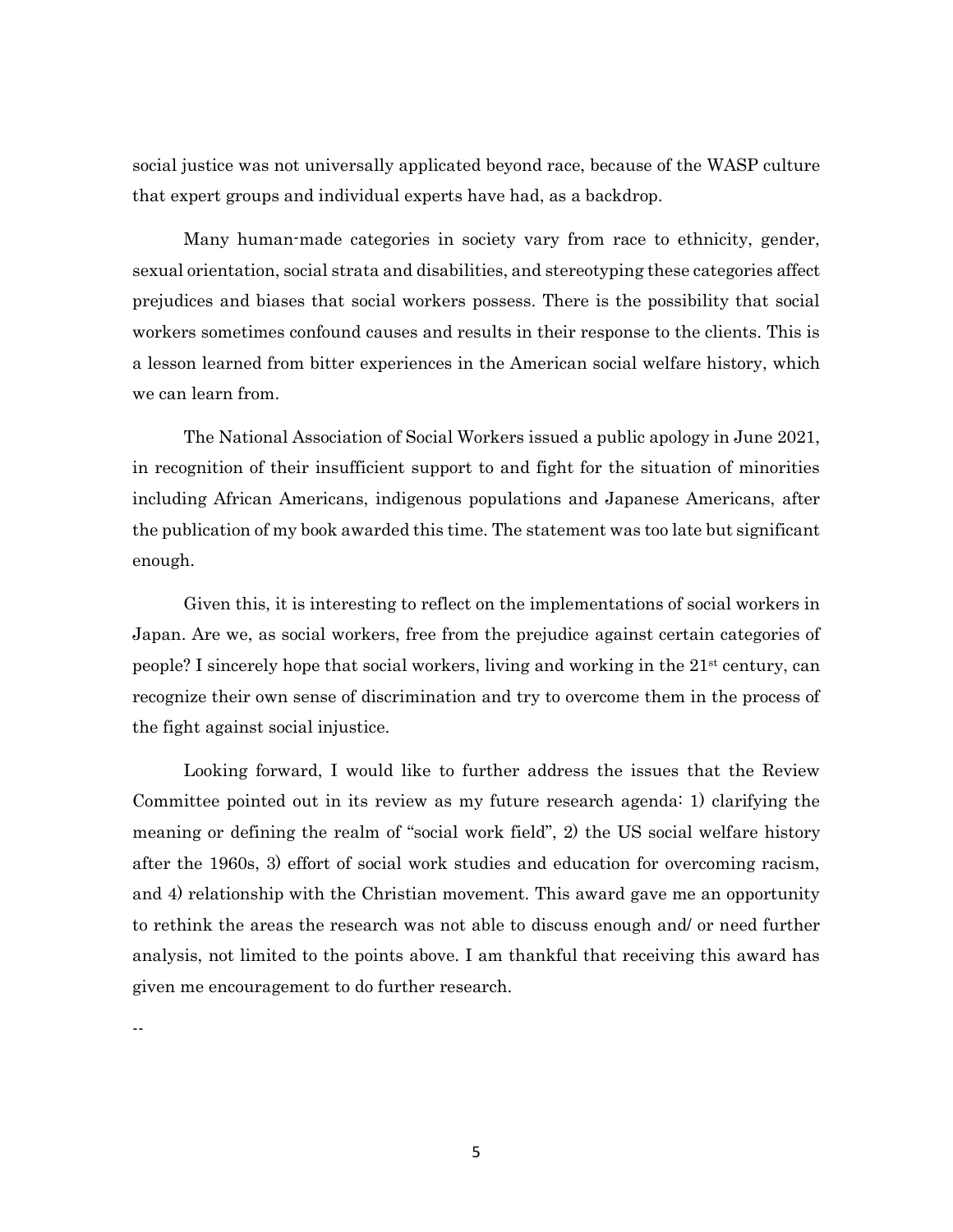# Academic Award (Sole Author category)

Prof. Takayuki Hirano, Nihon Fukushi University

The title of the book awarded:

# Community Welfare Management – Community Welfare and Comprehensive Support System

#### Yuhikaku Publishing, 25 March 2020

The Academic Award for the Japanese Society for the Study of Social Welfare has been given to the book "Community Welfare Management – Community Welfare and Comprehensive Support System", however, for me, this is recognition towards the series of research activities attempting to systemize Community Welfare.

One of my main motivations for this book was that my previous book on Community Welfare, which was shortlisted for the Academic Award received comments expecting further research. In other words, the book awarded this time is considered as a continuous effort for Community Welfare systemization. My reason for continuing to write articles and do research has never been to challenge for awards, however, I must admit that the award has been somewhat on my mind all the time. I asked whether my own books would be included as potential candidates for the award, when I was asked to serve on the review committee two years ago.

Another big reason is that it has been my aspiration to raise recognition towards Community Welfare studies in the social welfare academic societies, during my academic activities centered around the Japan Research Association for Community Development including serving as its vice chair and head of editorial board. It could sound as an awkward sense of competition, but Community Welfare studies had never been awarded the JSSSW award before. Therefore, I feel this award values Community Welfare studies, especially its systemization, and not merely to the book itself that squarely addressed the concept of Community Welfare and its management.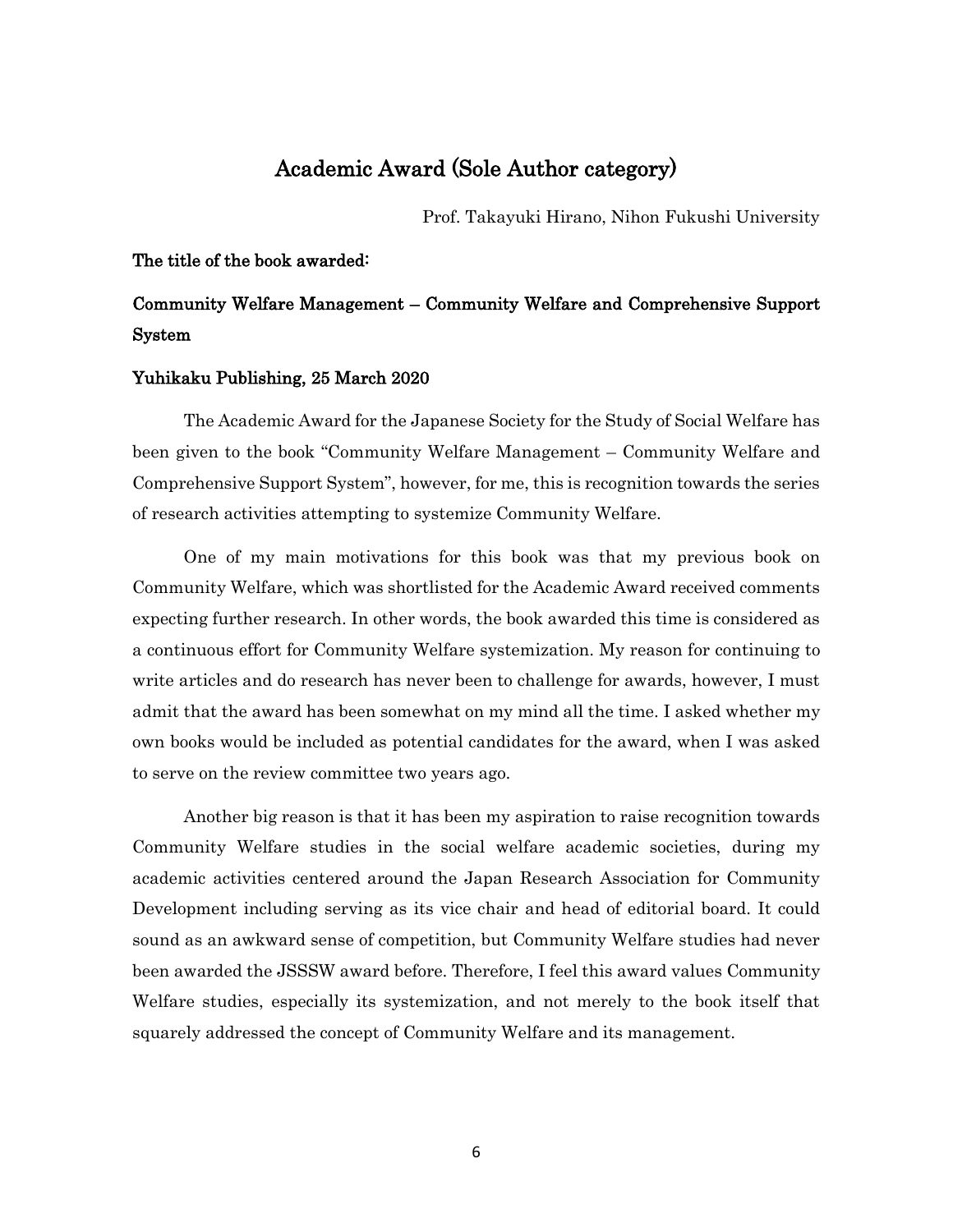One last reason is my passion for Community Welfare studies. It is again my own interpretation of the award, but it seems to praise fieldwork as a research activity. As the review committee also commented, I was planning to put 'field work' in the subtitle of the book so that I could stress the importance of it. In Community Welfare studies, encountering previous practices and organizing its field is even more important than reviewing previous studies. Amongst others, in Community Welfare management studies, encounters with community welfare managers have supported the systemization of Community Welfare.

Community Welfare needs a variety of 'track record'. There were many attempts to systemize Community Welfare's track record, before this book was written. I would like to show my sincere appreciations that this award marked a milestone in the important research track record.

### Encouragement Award (Sole Author category)

Prof. Tomoko Tanaka, Bukkyo University

#### The title of the book awarded:

## The Poverty of Families with Intellectually Disabled Children – Care dependent on families

#### Houritsu Bunka Sha, 10 April 2020

I am thankful for the Encouragement Award this year. I am so proud of myself, while reaffirming my determination towards further research activities.

The research for the book started from a simple question about why accidental matters such as caring for disabled children can significantly impact a woman's life. This was due to my encounters with disabled children and their families when I was still at university. I also thought of the importance to visualize the reasons why caregiving, which is inevitable for everyone during their lifetime, increases the risk of poverty in modern society. In fact, families caring for intellectually disabled children who need lifetime care, especially mothers as the primary carer, are forced to make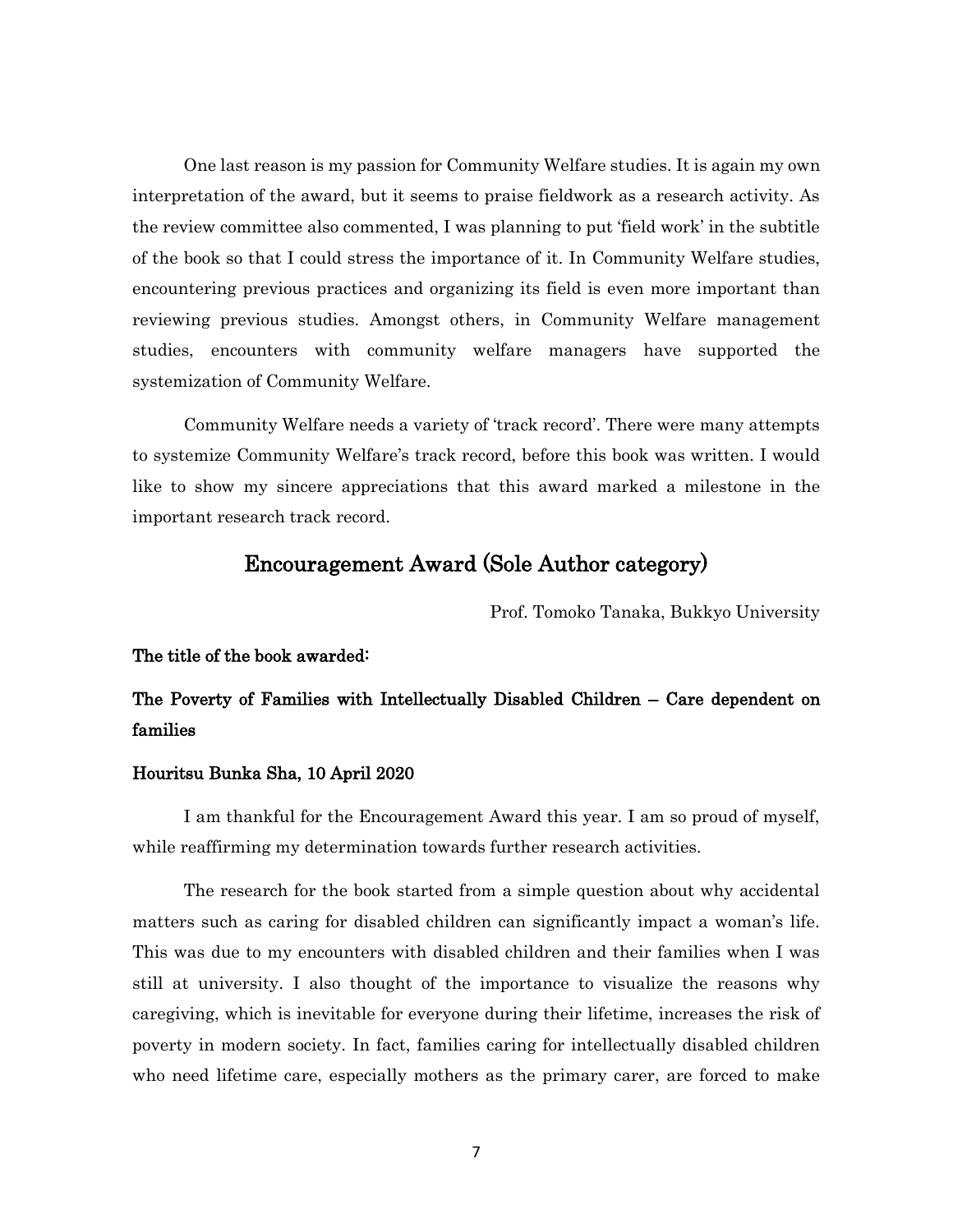caregiving their top priority in their life after the birth of the children. The mothers dedicate themselves to the role of mother, giving up things such as a job, and the chance to be a friend, a wife and a woman. I wanted these women to be heard. I am still not sure how precisely I was able to show their experiences to the readers, however receiving this award has encouraged me.

I would like to express my sincere appreciation to the carers of the disabled children and the experts who are supporting them. The family income survey used in the book was only possible thanks to the cooperation of the local committees that consisted of the families and experts, who shared a common goal with me. Not limited to the survey, but all the research is the product of collaborative relationships with the families and experts. I feel encouraged to become a better researcher when working with these women who cooperate with my surveys, disclosing their private lives and difficulties in their lives. I would like to pay them back through my research. I am so grateful for everything I learned from these families and experts.

The book is based on my Ph.D. thesis submitted to the School of Education, Hokkaido University. My heartfelt appreciations to Prof. Ichiro Matsumoto, who encouraged me, showing the direction of the research, Prof. Tsutomu Suzuki, who is my ex-colleague and co-examiner of my dissertation, and all the senior and peer researchers. Thank you very much once again.